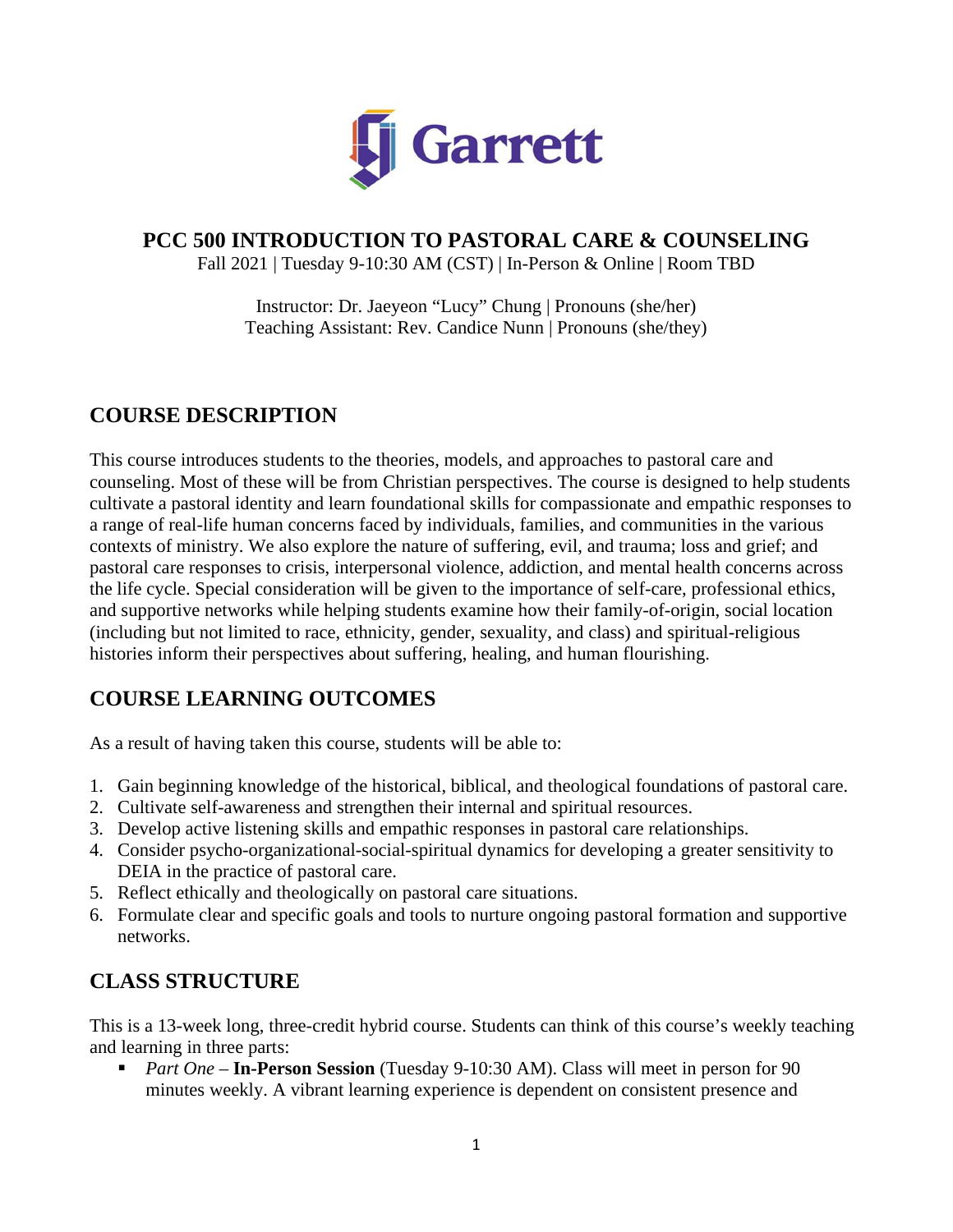collaborative participation. Class time together will involve a short lecture, integration of readings, and active listening exercises.

- *Part Two* **Asynchronous Learning**. Students will be expected to engage in learning activities such as reading required materials, listening to podcasts, watching videos, participating in discussion forums, and/or doing independent research.
- **Part Three Art of Presence Journal.** Part of this course is rooted in compassionate presence, self-care, and reflective practice. During this formational season, it is critical to develop sustainable practices of listening, attunement, and self-care which can continue throughout the lifelong professional journey.

# **CONTACT INFORMATION**

|                     | Dr. Jaeyeon "Lucy" Chung      | <b>Rev. Candice Nunn</b>         |  |  |
|---------------------|-------------------------------|----------------------------------|--|--|
| <b>Email</b>        | jaeyeon.chung@garrett.edu     | $c$ and ice. nunn @ garrett. edu |  |  |
| <b>Phone</b>        | 847-866-3877                  |                                  |  |  |
| <b>Office</b>       | Stead 104                     |                                  |  |  |
| <b>Office Hours</b> | Tues. 11a-noon / Wed. 3-4 $p$ | <b>TBA</b>                       |  |  |

If you email us, you can expect a reply from us in no more than 24 hours except over the weekends or holidays. If you want to speak with either one of us via Zoom, phone, or in-person, we can schedule an appointment.

# **COURSE MATERIALS**

#### **Required Textbooks:**

- Doehring, Carrie. *The Practice of Pastoral Care: A Postmodern Approach*. **Revised Expanded Edition.** Louisville: Westminster John Knox Press, 2015. ISBN: 978-0664238407 \$19.79 (Amazon price as of 4/27/21)
- Patton, John. *Pastor as Counselor: Wise Presence, Sacred Conversation*. Nashville: Abingdon Press, 2015. ISBN: 978-1630886905 \$12.98 (Amazon price as of 4/27/21)

### **Additional textbooks:**

The following books are available either in eBook or on course reserve, and it is not necessary that you obtain your own copies since you will be expected to read only selections.

- Buhuro, Danielle, ed. *Spiritual Care in an Age of #Black Lives Matter: Examining the Spiritual and Prophetic Needs of African Americans in a Violent America.* Eugene, OR: Cascade Books, 2019.
- Cooper-White, Pamela. *Shared Wisdom: Use of the Self in Pastoral Care and Counseling*. Minneapolis: Fortress Press, 2004.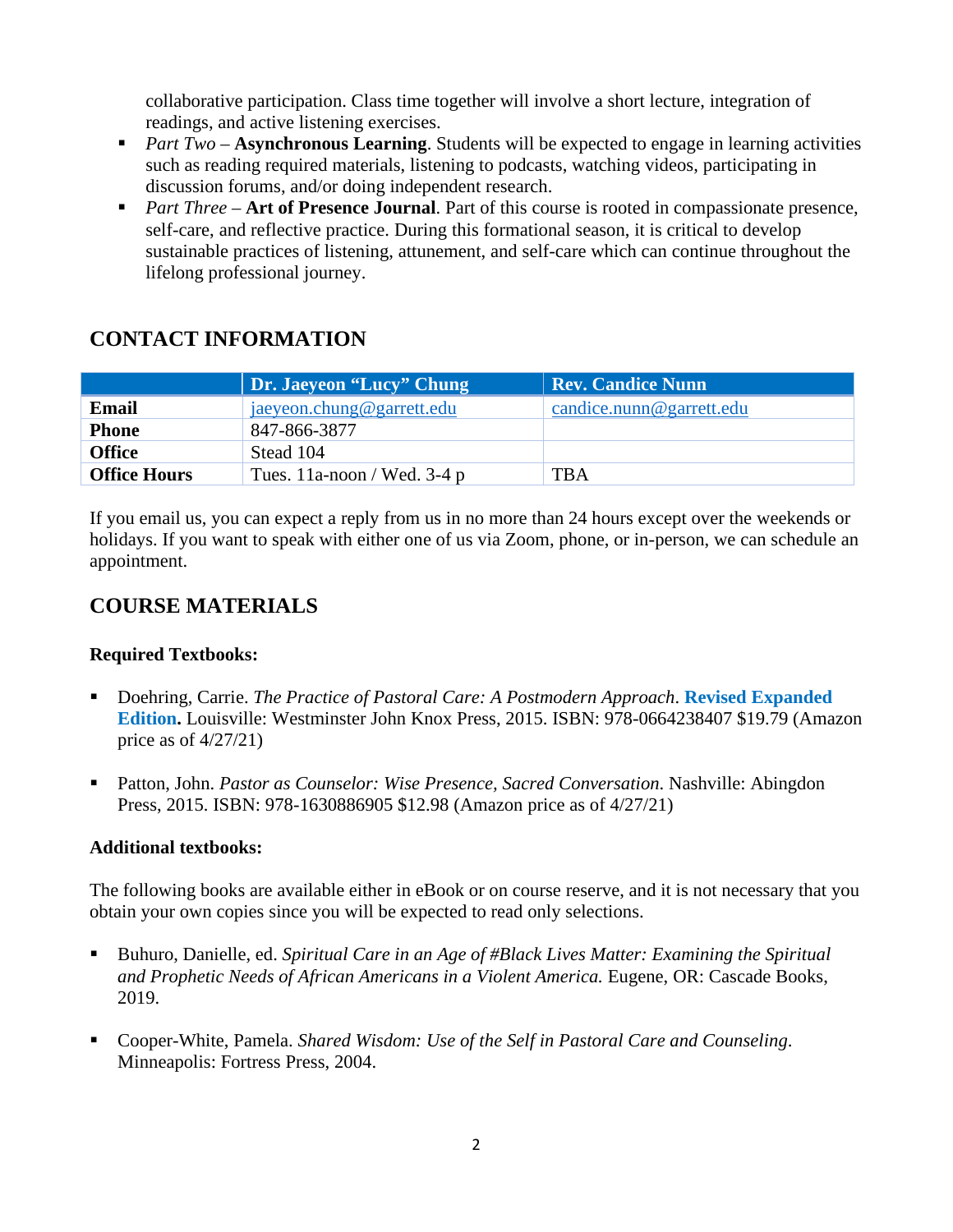- Kujawa-Holbrook, Sheryl, and Karen Montagno, ed. *Injustice and the Care of Souls: Taking Oppression Seriously in Pastoral Care.* Minneapolis: Fortress Press, 2009.
- Lipsky, Laura van Dernoot with Connie Burk. *Trauma Stewardship: An Everyday Guide to Caring for Self While Caring for Others.* Oakland, CA: Berrett-Koehler Publishers, 2009.
- Maynard, Elizabeth, and Jill Snodgrass. *Understanding Pastoral Counseling*. New York: Springer Publishing Company, 2015.
- Rambo, Shelly, and Wendy Cadge. *Introduction to Chaplaincy and Spiritual Care*. Chapel Hill, NC: University of North Carolina Press, 2022 (forthcoming)
- Rambo, Shelly, Joseph Wiinikka-Lydon, and Jasmine Terry Okafor. *Trauma and Moral Injury: A Guiding Framework for Chaplains.* Chaplaincy Innovation Lab, 2020. [**Download eBook here**]
- Roberts, Stephen, ed. *Professional Spiritual and Pastoral Care: A Practical Clergy and Chaplain's Handbook*. Nashville: Skylight Paths Publishing, 2011.

\* Chapters from these books and additional journal articles or online resources will be made available in PDF via Moodle.

# **COURSE WEBSITE**

To access the course website on Moodle, go to http://courses.garrett.edu. Click on the course number/name (PCC500 Introduction to Pastoral Care and Counseling). You are responsible for regularly checking Moodle for announcements, to access readings and other documents, to upload assignments, and to participate in the discussion forums.

# **ACADEMIC POLICIES**

All students are required to abide by the academic policies detailed in the Academic Handbook for the current academic year. The following policies are of particular importance to the successful completion of one's coursework:

#### *Assignments & Submissions*

- Academic integrity and plagiarism: (See 19-20 Handbook, 12, 78-83) All professors are required to respond to all suspected incidents of academic dishonesty, especially plagiarism. Repeated incidents of plagiarism or academic dishonesty may result in dismissal from the school.
- Writing and citations: The *Turabian Manual for Writers* and the *Chicago Manual of Style* footnote/bibliography format provide the standard formats for all introductory courses.
- Assignments should be completed, on deadline and as assigned, in order for a student to pass the course. If you have a concern about completing a specific assignment or meeting a submission deadline for whatever reasons, you should contact the teaching team as soon as possible to discuss the alternatives.
- All written assignments must be written using Microsoft Word and submitted to Moodle. They should: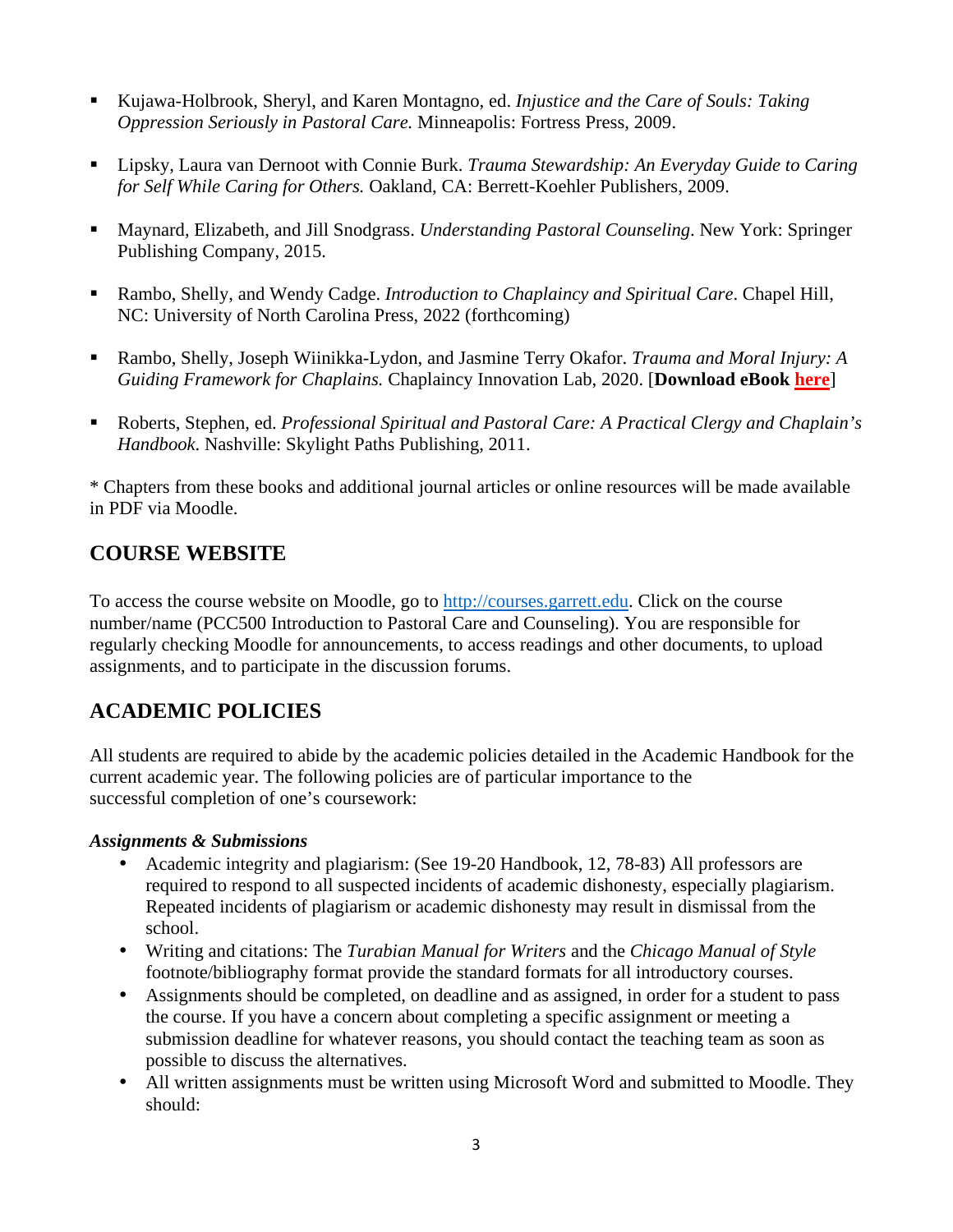- i. Be typed and double spaced.
- ii. Use 12-point Times New Roman font and1-inch margins.
- iii. Use in-text citations instead of footnotes or endnotes.
- iv. Have a separate bibliography.
- v. Proofread for spelling and grammar errors.
- vi. Should be named and saved with last name-assignment name [e.g., Chung-Pastoral Care Case Study #1].
- Writing Support: The Writing Center at Garrett-Evangelical offers programs to support all students' theological research and writing. See https://www.garrett.edu/studentlife/studentservices "Writing Center" for more detailed information.

#### *Attendance and Class Participation*

- Inclusivity/Diversity: The basic commitments of the seminary to mutual love and searching for the truth in Christ lead to a principle that in the classroom and in course assignments, persons are always to be respected and ideas are to be freely discussed. All participants in the teaching learning process have an obligation to honor and respect varying perspectives on relevant issues. (See 19-20 Handbook, 9)
- Attendance and lateness policies: Attendance is required. Students who miss more than 20% of the class sessions (e.g., more than 2 classes in the weekly schedule, a proportionate amount for other class formats) should not expect to pass the class. (19-20 Handbook, 19)
- Students may be allowed to access the laptop or iPad, but cell phones should be silenced during the whole of a class session.

#### *Academic Accommodations*

- Student accommodations for documented conditions should be developed and requested before the beginning of the semester. See the *Accessibility, Special Needs, and Disabilities* policy and process set out in the Academic Handbook (19-20 Handbook, 12). Such accommodations are developed in consultation with the Registrar.
- Extensions: For Masters students, extensions, if granted, are normally for four weeks following the last day of class in spring and fall semesters or the final due date for coursework for January and summer terms. Extensions may not exceed three months following the end of the term. (19- 20 Handbook, 20)
- Withdrawal: Students are expected to complete all courses for which they are registered at the close of two-week add/drop period. The Seminary policy on withdrawal allows students only a limited number of opportunities to withdraw from courses. It is important for you to understand the financial and academic implications of course withdrawals. If you are concerned about your ability to succeed in this course, speak with the professor(s) as soon as possible.

#### *A Note on Self-Care and Difficult Topics*

• Theological education invites our whole selves into the classroom and often demand a challenging integration of our emotional, intellectual, and bodily histories. It is not uncommon for students to confront painful issues as they engage with this kind of education, whether in terms of sexual trauma, domestic violence, the effects of racism, and other difficult topics. Students are encouraged in this class to attend carefully to self-care around these issues and to note that while Garrett can suggest for such care, neither the teaching team or the school can provide therapeutic interventions or psychological counseling.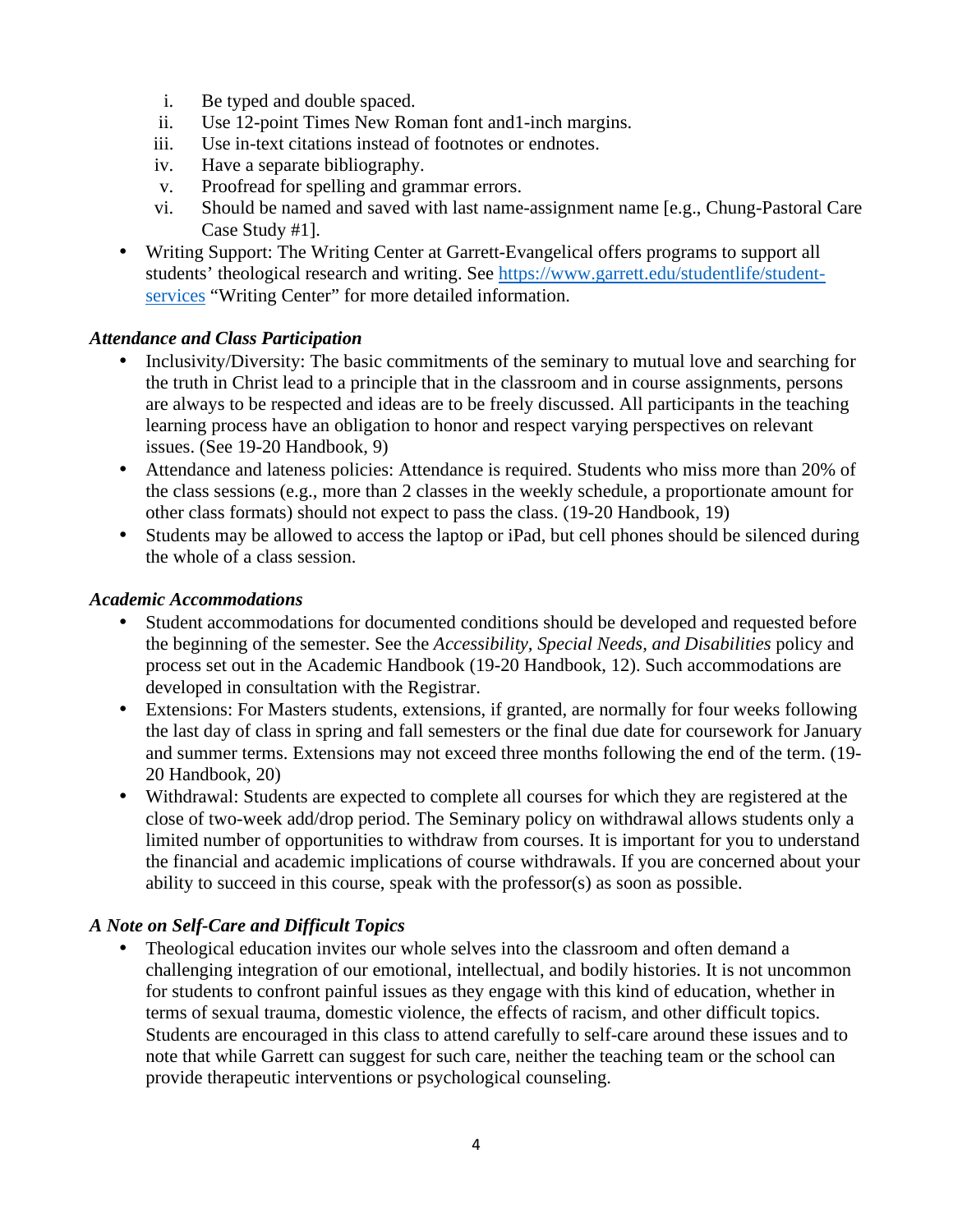### *Proviso*

The professor(s) reserve the right to alter this syllabus at any time should it be warranted by the demands of sound pedagogy. Changes to the syllabus will be announced in class.

# **COURSE REQUIREMENTS & ASSIGNMENTS**

**1. ATTENDANCE, READING & PARTICIPATION**. Students will be expected to honor the class covenant, attend class consistently (with no more than two absences), lead or co-lead one opening or closing centering moment, and engage in an equitable manner within the classroom activities and discussion. Attendance and participation requirements will include (1) Leading one opening or closing centering moment (2) Completion of weekly readings (3) In-person PCPL (Pastoral Care Peer Learning) group sessions (4) Online discussion forums on Moodle, and (5) Occasional WLMs (Weekly Learning Moments) on Moodle.

### \* **Pastoral Care Peer Learning (PCPL) Groups**:

PCPL Groups are designed to help you practice active listening skills. Giving and receiving feedback from your peers is a critical part of this peer learning process. You will be divided into groups of 4 persons where each person rotates between the role of listener, speaker, observer, and timekeeper. Your group will be organized according to the following guidelines:

- 1) **Speakers** will share their thoughts and feelings about the weekly prompts to the listener for up to 5 minutes. After receiving feedback from the observer, the speaker will have an additional couple more minutes to share their own thoughts, feelings, or reactions about the listener's use of the listening skills.
- 2) **Listeners** will use the designated skill listed in the course syllabus. Each week listeners will build on previous skills while adding a new skill to their listening repertoire.
- 3) **Observers** will give feedback to the listener about the use of the listening skills.
- 4) **Timekeepers** will use a timer or a timekeeping app to keep each person and the group on task for the allotted time. Timekeepers will ensure that speakers take no more than 5 minutes to share and observers use no more than 3 minutes for feedback. More time will be allowed for more in-depth topics. The total time allotted for the entire practice session is 30 minutes.

### 5) **Things to keep in mind**:

- **EXECUTE:** Listen to feedback with an open mind to improve your pastoral caregiving skills without becoming defensive.
- Do not be afraid to give feedback, but make sure it is gracious and helpful.
- Be as specific as possible with both affirmations and suggestions for improvement.
- Because of the time constraints, you may often feel incomplete. Remember that the group is a focused opportunity to improve your listening skills using real aspects of your life. Please do not rush through your story.
- **2. ART OF PRESENCE JOURNAL**. The purpose of your Spiritual Care Journal is to practice deep listening to your presence within your PCPL group, to your readings, and to yourself as you set your weekly intention for learning. Each week throughout the semester, you will make three brief journal entries for no less than 100 words per entry, totaling at least 300 words per week:
	- 1) Listen to your presence and contribution to your PCPL group's conversation and hold it in tension with the demands on your life.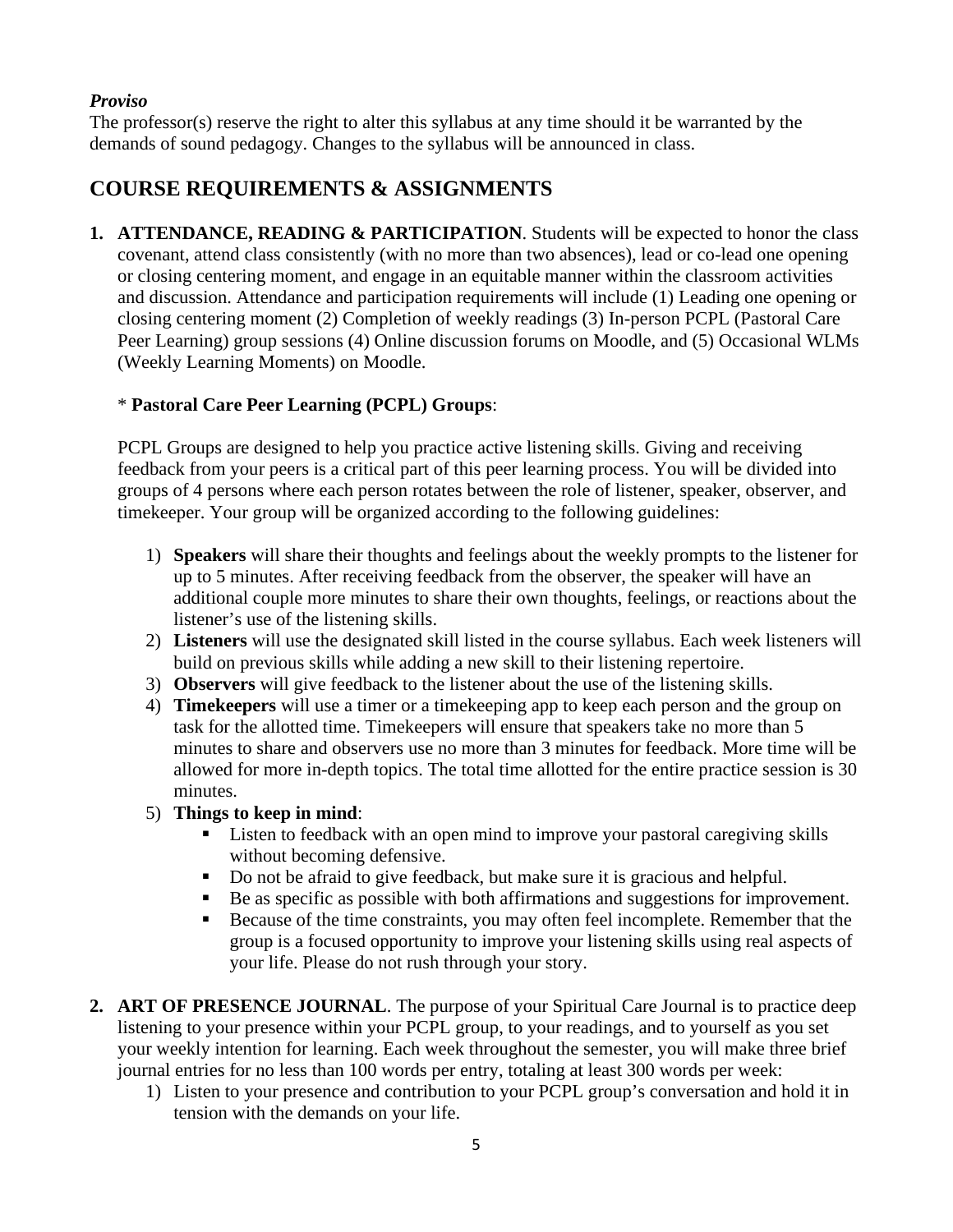- 2) Listen to your interaction with your readings. If you already utilize a disciplined system for engaging your readings, you may use your system.
- 3) Set your intention for your upcoming week of learning, paying special attention to your work/life balance, self-care, Sabbath rest, and your desired spiritual practices.

\* Please have your journal at hand during class time as journals will be used weekly in our conversations. This weekly assignment will be graded as complete/incomplete.

- **3. PASTORAL CARE CASE STUDY 2 PARTS.** A pastoral care case study or annotated verbatim is a two-part assignment with a goal to demonstrate your ability to describe as accurately as possible what was actually said in a pastoral interview, write a commentary on themes related to pastoral care, and evaluate your own interaction, skills, and growing edges. You will be expected to have a pastoral care conversation with the same person twice. The first verbatim is due October 12, 11:59 PM and the second verbatim is due November 9, 11:59 PM. Detailed instructions will be provided later in class.
- **4. INTEGRATIVE PASTORAL CARE PROJECT & PRESENTATION.** This final project will weave together insights gained from the course and culminate in your own integrated theology or philosophy of pastoral or spiritual care. This project should clearly highlight your definition of care in relationship to their own particular community and spiritual tradition, what the purpose(s) of care is/are, and elements that would both resource care and make care effective on a collective level. Projects are expected to be completed in one of the following mediums:
	- A 30-slide PowerPint
	- $\blacksquare$  A 10-12 page paper
	- Video
	- A webpage
	- A curriculum to train other pastoral/spiritual care givers
	- A poster or a digital media campaign offering practices, resources, and helpful information about providing pastoral/spiritual care around a particular issue

The final project outline presentation is due in last class (12/7) and the actual project should be submitted by Friday, December 10, 11:59 PM. Detailed guidelines for the assignment will be provided later in class.

| <b>Assignment</b>                   |     | Due Dates                      |  |
|-------------------------------------|-----|--------------------------------|--|
| Attendance, Reading & Participation |     | Each week                      |  |
| Art of Presence Journal             |     | Each class                     |  |
| Pastoral Care Case Study #1         |     | October 12, 11:59 PM (CST)     |  |
| Pastoral Care Case Study #2         | 15  | November 9, 11:59 PM (CST)     |  |
| Integrative Pastoral Care Project & | 30  | Presentation: December 7, 9:00 |  |
| Presentation                        |     | AM (CST)                       |  |
|                                     |     | Final Project: December 10,    |  |
|                                     |     | 11:59 PM (CST)                 |  |
| <b>Total Points</b>                 | 100 |                                |  |

# **CRITERIA FOR GRADING**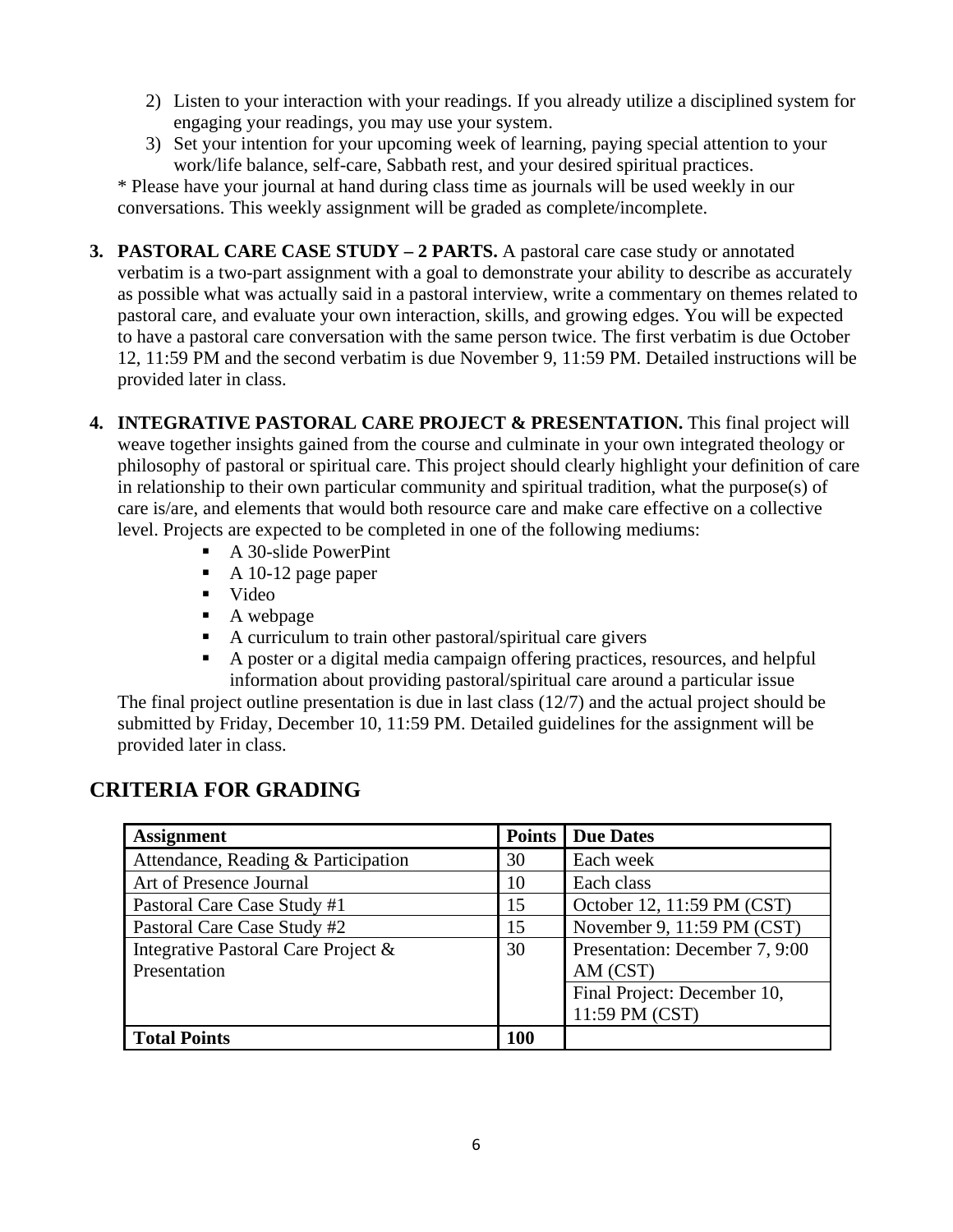|      | 94-100 | $B-$      | 80-82     | D+   | 67-69  |
|------|--------|-----------|-----------|------|--------|
| А-   | 93-90  | C+        | 77-79     |      | 60-66  |
| $B+$ | 87-89  | $\subset$ | $73 - 76$ | Pass | 60 and |
|      |        |           |           |      | above  |
| B    | 83-86  | $C-$      | 70-72     | Fail | 59 and |
|      |        |           |           |      | below  |

For purposes of reference, the following standards will apply to contents of assigned papers and the class presentation.

**"A"** signifies an in-depth grasp of the material presented in class and in readings, and a demonstrated ability to explore the implications of that material for pastoral care beyond what is immediately evident.

This grade generally indicates sufficient interest to go beyond the required readings of the class.

The paper addresses all of the questions or issues assigned. Information is clearly focused in an organized and thoughtful manner.

Writing reflects thorough proof reading that evidences thoughtful and reasoned development of ideas and reflections constructed with correct grammar and spelling. No spelling, grammatical, or punctuation errors.

**"B"** signifies an adequate comprehension of class material and ability to apply the concepts to pastoral settings.

The paper addresses many of the questions or issues assigned. Information supports the thesis of the paper.

Writing reflects proper grammar, spelling, and constructed with a reasonable, easy to follow development of ideas and evidence of proof reading. Few (1-3) spelling, grammatical, or punctuation errors.

**"C"** indicates minimal integration of the themes of the course, but sufficient to pass.

The paper addresses only 2 or 3 of the questions or issues assigned. Project has a focus but might stray from it at times. Information appears to have a pattern, but the pattern is not consistently carried out in the paper. Information loosely supports the thesis of the paper.

Writing reflects a minimal ability to organize material and demonstrates minimal attention to grammar and spelling.

Project has a focus but might stray from it at times. Minimal (3 or 5) spelling, grammatical, or punctuation errors.

**Other grades** will indicate poorly organized or inadequate integration of the material, or failure to complete sections of the class requirements.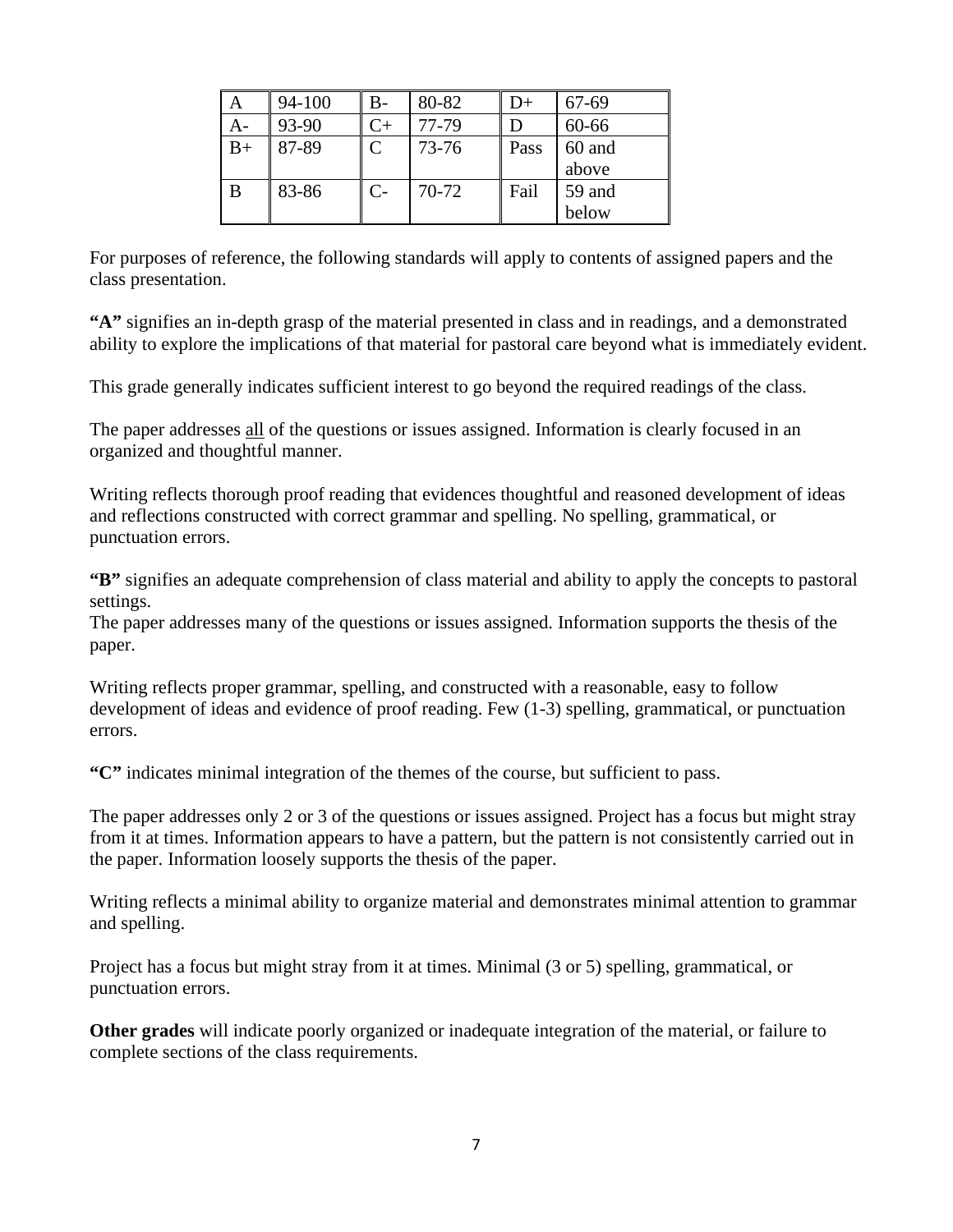# **WEEKLY SCHEDULE & OUTLINE**

### **Week #1 September 7. Introduction and Course Overview**

- Orientations to course outline, syllabus, expectations, and assignments
- Introduction to one another and group norms

#### *Assignments:*

- Introduce yourself on a discussion board, "Self-Introduction," on Moodle.
- Sign up on the shared document for a date to lead or co-lead an opening centering moment

#### **Week #2 September 14. Ministry of Presence**

#### *Readings:*

- Doehring, "Introducing an Intercultural Approach," PPC (xiii-xxviii)
- Patton, "The Pastor's Specialty: Relational Wisdom," PC (1-20)
- Brooks, "The Art of Presence" (Moodle)
- Listen to "Compassionate Presence" (Spiritual Care Podcast)

#### *Assignments:*

- Art of Presence Journal (before class)
- Online Discussion Forum (Due: Wednesday, 9/15, noon)

### **Week #3 September 21. Foundational Skills of Pastoral Care and Counseling**

#### *Readings:*

- Doehring, "Intercultural Care: Trust and Theological Accountability" and "Basic Ingredients of Caregiving Relationships," PPC (1-50).
- Patton, "The First Pastoral Counseling Conversation," PC (21-43)

#### *Assignments:*

- Art of Presence Journal (before class)
- Online Discussion Forum (Due: Wednesday, 9/22, noon)

#### **Week #4 September 28**. **Active Listening**

#### *Readings:*

- Doehring, "Embodied Listening," PPC (53-72)
- Patton, "Continuing the Counseling Conversation," PC (45-65)
- Listen to "Listeners Part 1 & Part 2" (Spiritual Care Podcast)

#### *Assignments:*

- Art of Presence Journal (before class)
- Online Discussion Forum (Due: Wednesday, 9/29, noon)

#### **Week #5 October 5**. **Ethics of Care**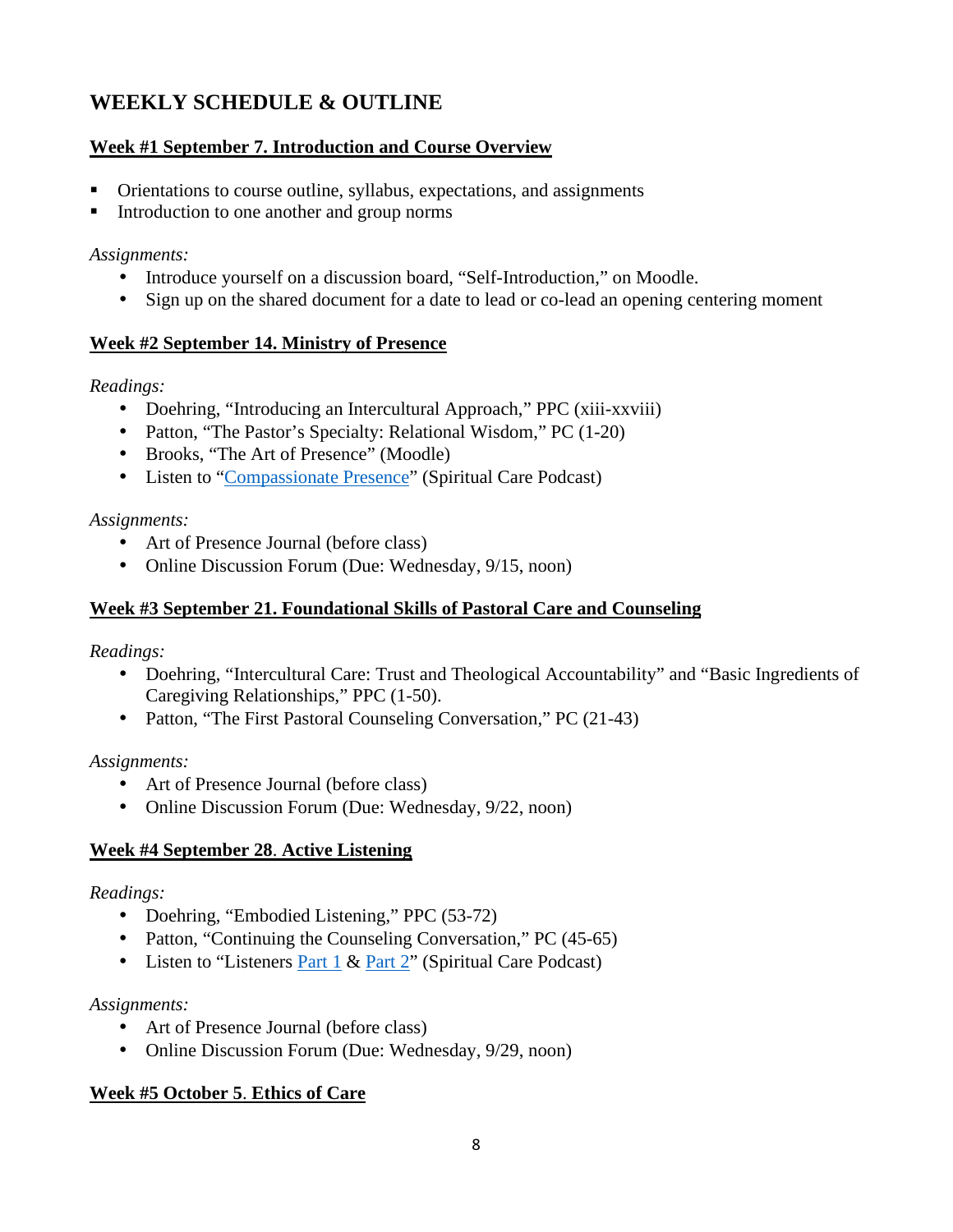### *Readings:*

- Doehring, "Establishing a Caregiving Relationship," PPC (73-83)
- Coble and Springer, "Interpersonal Competence in Monitoring Power Dynamics in Ethically Complex Spiritual Care," *Introduction to Chaplaincy and Spiritual Care* (forthcoming)
- Berlinger, "Ethics and Care of the Sick" (Moodle)
- Mandatory Reporting Laws in Illinois

### *Assignments:*

- Art of Presence Journal (before class)
- Online Discussion Forum (Due: Wednesday, 10/6, noon)
- Pastoral Care Case Study #1 (Due: Sunday, 10/10, 11:59 PM)

# **Week #6 October 12. Theological Foundations for Pastoral Care and Counseling**

*Readings:* 

- Doehring, "Theological Themes and Reflexivity," PPC (85-115)
- Cooper-White, "Toward a Relational Theology: God-in-Relation" (Moodle)
- Jacobs, "Creating a Personal Theology to Do Spiritual/Pastoral Care" (Moodle)
- Plummer, "Creating a Personal Theology to Do Spiritual/Pastoral Care" (Moodle)

# *Assignments*:

- Art of Presence Journal (before class)
- Online Discussion Forum (Due: Wednesday, 10/13, noon)

# **Week #7 October 19. Assessment and Tools in Pastoral and Spiritual Care**

*Readings:* 

- Doehring, "Systemic Assessment" and "Planning Care: Liberative Spiritual Integration," PPC  $(155-186)$
- Donovan, "Assessments" or Deal and Magyar-Russell, "Religious and Spiritual Assessment in Pastoral Counseling" (both articles on Moodle)
- Atiba, "Rethinking Interpretive Tools for Liberating Spiritual Care" (Moodle)
- Watch "Circles of Suffering" and "The Pearl" by James Finley

### *Assignments:*

- Art of Presence Journal (before class)
- Online Discussion Forum (Due: Wednesday, 10/20, noon)

# **Week #8 October 26. Grief and Loss**

# *Readings:*

- Doehring, "Loss," PPC  $(120-129)$
- Patton, "Limit, Loss, and Grief" and "Care for the Sick" (Moodle)
- Chaplaincy Innovation Lab, "Grief: The New Normal" (Moodle)
- Listen to "Navigating Loss Without Closure" by Pauline Boss (On Being Project)

*Assignments:*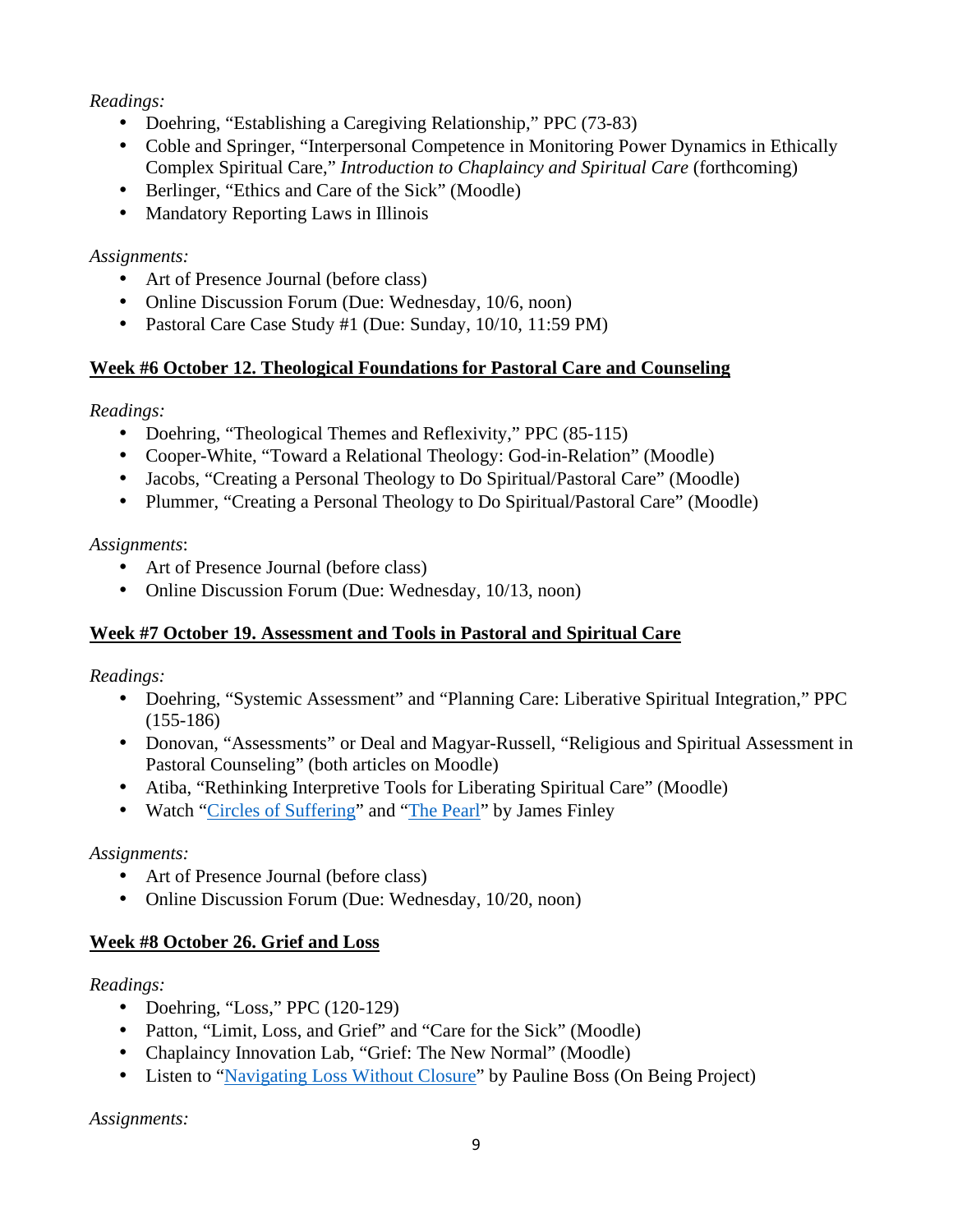- Art of Presence Journal (before class)
- Online Discussion Forum (Due: Wednesday, 10/27, noon)

### **Week #9 November 2. Violence and Trauma Informed Care**

### *Readings:*

- Doehring, "Violence," PPC (129-141)
- Doehring, "Spiritual Care After Violence: Growing from Trauma with Lived-Theology" (Click here)
- Burstow, "Toward a Radical Understanding of Trauma and Trauma Work" (Moodle)
- Rambo, Wiinikka-Lydon, and Okafor, "Trauma and Moral Injury: A Guiding Framework for Chaplains" (Moodle)
- Listen to "How Trauma and Resilience Cross Generations" by Rachel Yehuda (On Being Project)

### *Assignments:*

- Art of Presence Journal (before class)
- Online Discussion Forum (Due: Wednesday, 11/3, noon)
- Pastoral Care Case Study #2 (Due: Sunday, 11/7, 11:59 PM)

# **Week #10 November 9. Addiction and Recovery**

# *Readings:*

- Doehring, "Substance Abuse and Dependence, Problematic Ways of Coping," PPC (141-153)
- Wixson, "Addiction, Power, and the Question of Powerlessness" (Moodle)
- Watch Addicted: America's Opioid Crisis

### *Assignments:*

- Art of Presence Journal (before class)
- Online Discussion Forum (Due: Wednesday, 11/10, noon)

# **Week #11 November 16. Pastoral Care as Anti-Oppression Work**

### *Readings:*

- Chinula, "The Task of Oppression-Sensitive Pastoral Caregiving and Counseling' (Moodle)
- Kujawa-Holbrook, "Love and Power: Antiracist Pastoral Care" (Moodle)
- Gonzalez, "Brown Lives Matter: The Demonization of Immigrants, Refugees, and Asylum Seekers Is Not New (Moodle)
- Select two of the following six to read:
	- o Giles, "Never at Ease: Black, Gay, and Christian" (Moodle)
	- o Thompson, "Ableism: The Face of Oppression as Experienced by People with Disabilities" (Moodle)
	- o Wiggins and Williams, "Pastoral Care with African American Women: Womanist Perspectives and Strategies" (Moodle)
	- o De La Torre, "Pastoral Care from the Latina/o Margins" (Moodle)
	- o Ng, "Pastoral Care in the Context of North American Asian Communities" (Moodle)
	- o Millspaugh, "Pastoral Care with Transgender People" (Moodle)